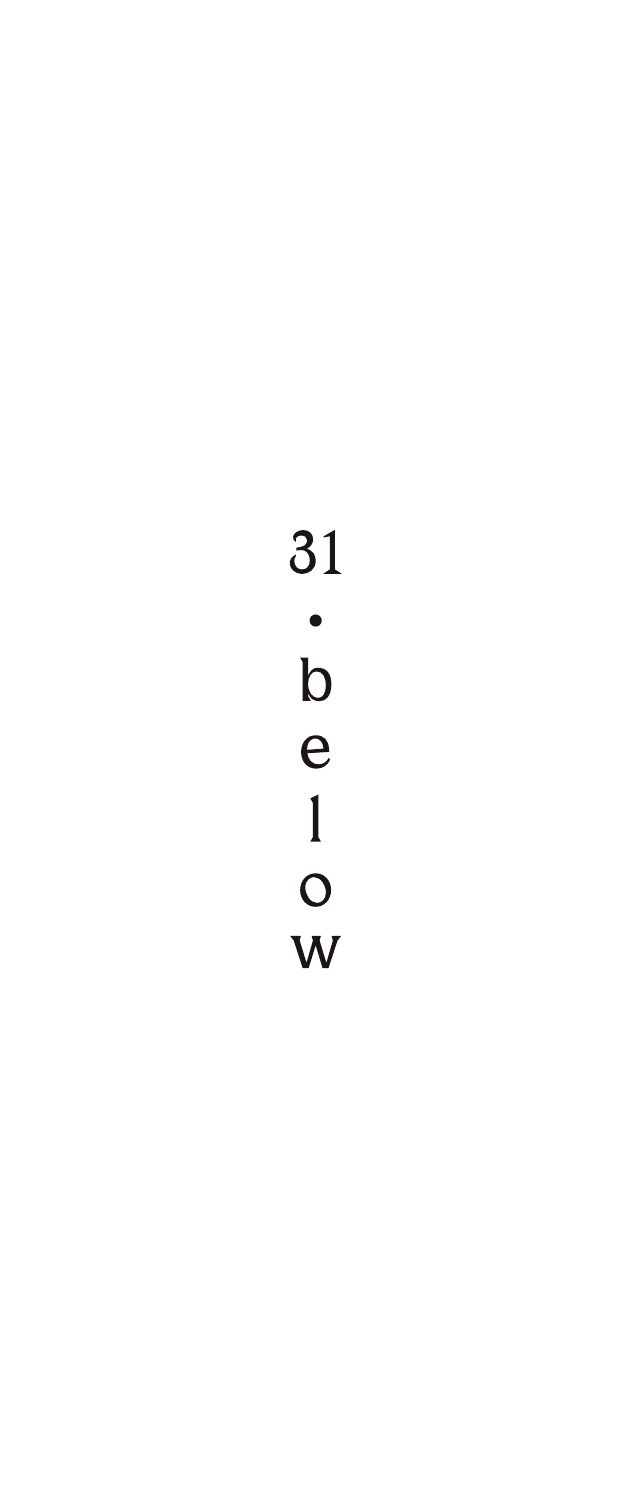# Negroni

| Negroni Classico<br>Portobello gin, Martini bitter, Martini rubino          | 10.5 |
|-----------------------------------------------------------------------------|------|
| Negroni Bianco<br>Portobello gin, Italicus, Martini ambrato                 | 10.5 |
| Negroni Rosato<br>Portobello gin, Martini ambrato,<br>Cocchi Americano Rosa | 10.5 |

# Signature Cocktails

| <b>Smoking Monkey</b><br>Monkey Shoulder whiskey, cherry bourbon, bitters                              | 13 |
|--------------------------------------------------------------------------------------------------------|----|
| <b>Bee Hive</b><br>Portobello gin, Martini ambrato, honey syrup, lemon                                 | 11 |
| <b>Green Garden</b><br>Hendricks gin, elderflower, tonic, lemon                                        | 11 |
| Prugna frizzante<br>Akashi-Tai Sake, grape and apricot soda, prosecco                                  | 11 |
| <b>Nut Sour</b><br>Frangelico, Chairman's Reserve Spiced, egg white,<br>lemon, bitters                 | 11 |
| <b>Smoked Oaxacan Apple</b><br>sage infused mezcal, pineapple, apple, lime,<br>cinnamon syrup, bitters | 11 |
| Love In The Night<br>El Jimador Tequila infused with thyme,<br>blackberry puree, lime, agave syrup     | 11 |
| <b>Raspberry Mule</b><br>Russian Standard vodka, raspberries,<br>honey, ginger beer                    | 11 |
| <b>Clover Tea Club</b><br>Beefeater 24 gin, Earl Grey tea, raspberry syrup,<br>lemon juice             | 11 |

# Classics

| <b>Aperol Spritz</b><br>Aperol, Prosecco, soda                                             | 9 |
|--------------------------------------------------------------------------------------------|---|
| <b>Tom Collins</b><br>Old Tom gin, lemon, sugar, soda                                      | 9 |
| Daiquiri<br>Havana 3yr rum, lime, sugar                                                    | 9 |
| Mojito<br>Havana 3yr rum, lime, mint, sugar, soda                                          | 9 |
| Sours<br>amaretto or whiskey, lemon, sugar,<br>egg white                                   | 9 |
| <b>Old Fashioned</b><br>Woodford Reserve bourbon, sugar,<br>Angostura bitters, orange peel | 9 |
| <b>Espresso Martini</b><br>Russian Standard vodka, espresso, gomme                         | 9 |
| Caipirinha<br>Abelha cachaca, lime, sugar                                                  | 9 |
| Margarita<br>El Jimador Blanco tequila, lime, Cointreau, salt                              | 9 |

*Ask at the bar for any cocktails not listed.*

### Bar Snacks

| Large green olives (VE) 166 kcal                                |        |
|-----------------------------------------------------------------|--------|
| Padrón peppers, smoked sea salt (VE) 61 kcal                    | 5      |
| Buttermilk fried chicken, sriracha mayonnaise<br>350 / 632 kcal | 8/14.5 |
| Skinny fries (VG) 242 kcal                                      | 4.5    |
| Truffle & Pecorino fries (VG) 323 kcal                          | հ      |

# 6 at 6

Monday to Friday  $6pm - 7pm$ £6 Cocktails\*

*\*Excluding Smoking Monkey.*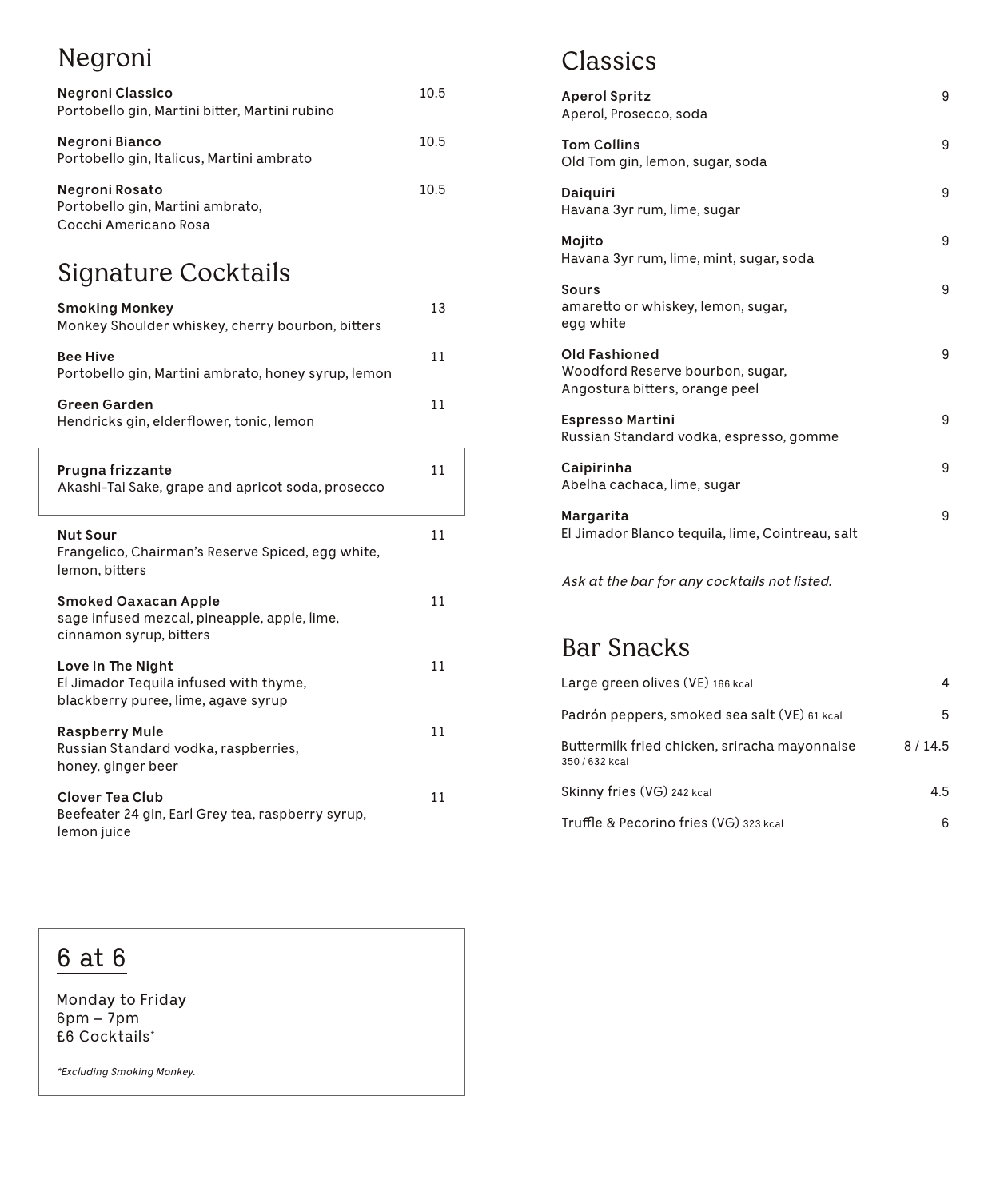| Sparkling                                                                                                                                                                | 125ml / Bottle         |
|--------------------------------------------------------------------------------------------------------------------------------------------------------------------------|------------------------|
| Prosecco Via Vai NV<br>Veneto, Italy, 11.5%<br>effervescent bubbles, clean balanced crisp finish                                                                         | 6 / 29                 |
| Prosecco Rosé Ca Di Alte<br>Veneto, Italy, 11.5%<br>Beautiful peach pink colour, intense fruit aromas,<br>full bodied & good acidity                                     | 35                     |
| <b>Henners Brut</b><br>East Sussex, England, 12%<br>floral nose, zesty fruit, fresh baked bread flavours                                                                 | 48.5                   |
| <b>Laurent Perrier La Cuvée</b><br>Brut NV, Champagne, France, 12%<br>light, floral and elegantly fruity style, with citrussy<br>grapefruit and orange blossom notes     | 13.5/73                |
| Veuve Cliquot Vintage<br>Champagne, France, 2008/12, 12%<br>intense nose of nectarines, citrus, dried candied fruit,<br>slight toasted edge & persistence in long finish | 90                     |
| White wine                                                                                                                                                               | 175ml / 250ml / Bottle |
| <b>Sauvignon Blanc</b><br>Alasia, Piedmont, Italy, 2019/20, 12.5%<br>creamy texture, gooseberry & citrus fruits, zesty acidity                                           | 7/9/25                 |
| Pé Branco<br>Alentejo, Portugal, 2018/19, 13%<br>stone fruit, citrus, mouth-watering finish                                                                              | 8/10/28                |
| Pinot Grigio<br>Colterenzio, Alto Adige, Italy, 2018/19, 13.5%<br>supple, rich melon, pineapple fruit                                                                    | 9/11/32                |
| Albariño<br>Ramon Bilbao, Spain, 2019, 12,5%<br>pineapple & stone fruits, floral & tropical                                                                              | 9/11/32                |
| <b>Reserve Personnelle Chardonnay</b><br>Macon-Villages, 2018, 13%<br>rich, mineral character, fruity core                                                               | 9.5 / 11.5 / 34        |
| <b>Puligny Montrachet</b><br>Pierre Bouree & Fils, Burgundy,<br>France, 2013, 13%<br>complex wine, toasty notes, aromas of<br>hazelnut & savoury buttery characters      | 59                     |

#### Red wine

| Montepulciano d'Abruzzo<br>Ancora, Abruzzo, Italy, 2018/19, 12.5%<br>plums, cherries, chocolate                                                                                 | 7/9/25                 |
|---------------------------------------------------------------------------------------------------------------------------------------------------------------------------------|------------------------|
| Tempranillo/Syrah<br>Poco paco tinto, Jesus de pedron,<br>Castilla y Leon, Spain, 2018, 13%<br>bright, juicy cherry & blackberry fruit flavours                                 | 6.5/8.5/25             |
| Monastrell<br>Mas Delmera, Jumilla, Spain, 2012, 14.5%<br>full bodied, black fruits, dark chocolate, vanilla, spices                                                            | 8/10/28                |
| Malbec<br>Pigmentum, Cahors, France, 2018, 12.5%<br>currants & candied peel aromas, good tannins,<br>minerality in a modern style                                               | 9/11/32                |
| Tempranillo Pinna Fidelis Roble<br>Ribera del Duero, Spain, 2018, 14%<br>An elegant wine with aromas of black fruit, a touch of<br>liquorice and subtle oak characters.         | 11/13/35               |
| Amarone Della Valpolicella<br>Allegrini, Veneto, Italy 2015, 15.5%<br>imposing structure & depth, mature fruit & spice on the<br>palate balanced by acidity and refined tannins | 78                     |
| Rosé                                                                                                                                                                            | 175ml / 250ml / Bottle |
| Château Minuty<br>Provence, France, 2019/20, 13%<br>pale honeysuckle pink, clean nose of citrus fruit                                                                           | 8/10/30                |
| Château Miraval<br>Provence, France, 2019/20, 13%<br>pale pink colour, wild strawberry & fruit stone<br>on the nose                                                             | 11/13/35               |
| Dessert                                                                                                                                                                         | 70ml                   |
| Pedro Ximenez<br>Jerez, Spain, NV, 15%<br>deep ebony, aromas of raisins, dates & honey,<br>rich & complex palate, long candied fruit finish                                     | 5                      |
| All wines are available as 125ml measures.                                                                                                                                      |                        |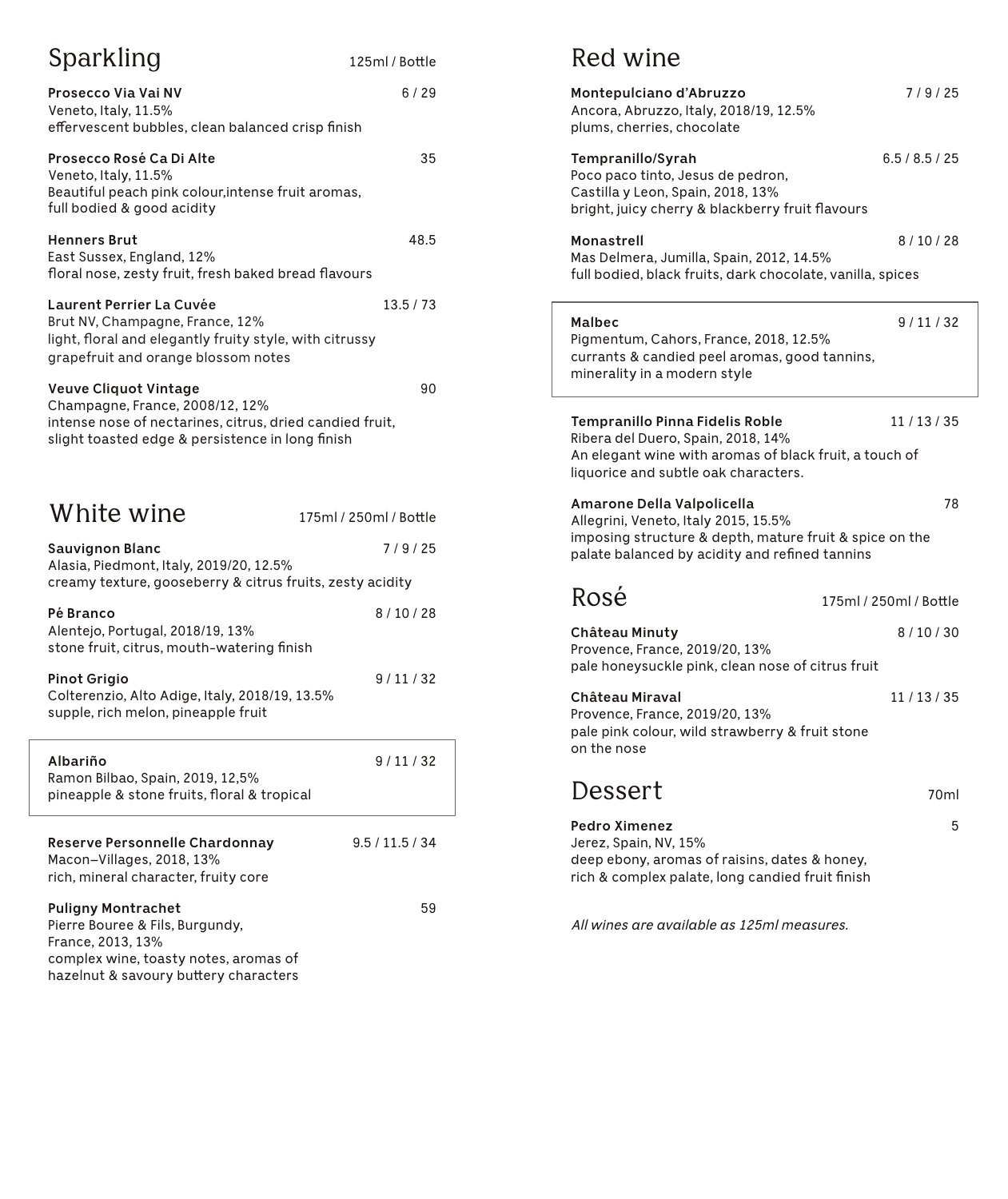# Spirits

| Vodka                                                   |               |
|---------------------------------------------------------|---------------|
| Russian Standard vodka                                  | 4.5           |
| Absolute Elyx                                           | 5             |
| Grey Goose                                              | 6             |
| Gin                                                     |               |
| Portobello Road                                         | 4.5           |
| Beefeater 24<br>Old Tom                                 | 4.5<br>4.5    |
| Sipsmith                                                | 4.5           |
| Hendricks                                               | 5             |
| Monkey 47                                               | 6.5           |
| Tanquerey 10                                            | 6             |
| Pinkster                                                | 4             |
| Rum                                                     |               |
| Havana 3 (white)                                        | 4.5           |
| El Dorado 5 Year Old                                    | 4.5           |
| El Dorado 15 Year Old                                   | 6.5           |
| Chairman's Reserve Spiced                               | 4             |
| Whisky                                                  |               |
| Johnnie Walker Black                                    | 4             |
| <b>Woodford Reserve</b>                                 | 4.5           |
| <b>Makers Mark</b><br><b>Bulleit Rye</b>                | 4.5<br>4.5    |
| Monkey Shoulder                                         | 4             |
| Macallan Gold                                           | 5.5           |
| Glenmorangie                                            | 5             |
| Glenfiddich                                             | 6             |
| Jameson                                                 | 4.5           |
| Cachaca                                                 |               |
| Abelha                                                  | 4             |
| <b>Tequila &amp; Mezcal</b>                             |               |
| El Jimador Blanco                                       | 5             |
| Herradura Anejo                                         | 6.5           |
|                                                         |               |
|                                                         |               |
| Amores Verde Memento Mezcal                             | 5             |
| Herradura Plata<br>Herradura Reposada<br>Patron Cafe XO | 5.5<br>6<br>6 |

*All measures are 25ml as standard.* 

*A wide range of other premium spirits available.*

### Cold-pressed Juices & Shots

| All of our cold-pressed juices, shots and milks<br>are supplied bottled by $P R = S S$ London                    |     |
|------------------------------------------------------------------------------------------------------------------|-----|
| Sweet Citrus; orange, lemon, tangerine, grapefruit,<br>turmeric, cayenne, black pepper (VE)                      | 5   |
| Lean Green; kale, spinach, celery, romaine,<br>cucumber, ginger, lemon (VE)                                      | 5   |
| Super Berry Smoothie; apple, banana, coconut water,<br>strawberry, blueberry, raspberry, coconut milk, lime (VE) | 5   |
| Super Glow Smoothie; apple, banana, orange,<br>avocado, lemon, ginger, turmeric, black &<br>cayenne pepper (VE)  | 5   |
| <b>Orange juice;</b> freshly squeezed (but not by us) (VE)                                                       | 4   |
| Ginger Super Shot; orange, lemon, ginger, cayenne,<br>garlic, oregano (VE)                                       | 3.5 |
| اصصا                                                                                                             |     |

#### Iced

| Americano    | 3   |
|--------------|-----|
| Latte        | 4.5 |
| Matcha Latte | 4   |

# **Coffee**

*All available with whole, soy, almond & oat milks + 50p*

3 - 115 kcal

espresso 2.5 / cappuccino 3.5 / latte 3.5 / cortado 2.6 / flat white 3.5 / americano 3 / macchiato 2.5 / double espresso 3

#### Teas

| Turmeric Latte 148 kcal                                                                                                                       | 4   |
|-----------------------------------------------------------------------------------------------------------------------------------------------|-----|
| Matcha Latte 136 kcal                                                                                                                         | 4   |
| Harney and Sons Organic Peppermint; Aromatic and<br>refreshing 2 kcal                                                                         | 3.5 |
| Harney and Sons Red Raspberry: rose hips, hibiscus,<br>orange peel, raspberry leaves and raspberry flavours 1 kcal                            | 3.5 |
| Harney and Sons Green Tea with Citrus; japanes                                                                                                | 3.5 |
| dash of lemongrass and the bright taste of natural citrus 1<br>kcal                                                                           |     |
| Harney and Sons Earl Grey Supreme; blend of black<br>teas from India, scented with natural, lemony bergamot<br>from the Mediterranean 18 kcal | 3.5 |
| Harney and Sons Chamomile; herbal tea with light body<br>1 kcal                                                                               | 3.5 |

**Harney and Sons English Breakfast** 50 kcal 3.5

*All packaging and tea bags are made from 100% biodegradable materials.*